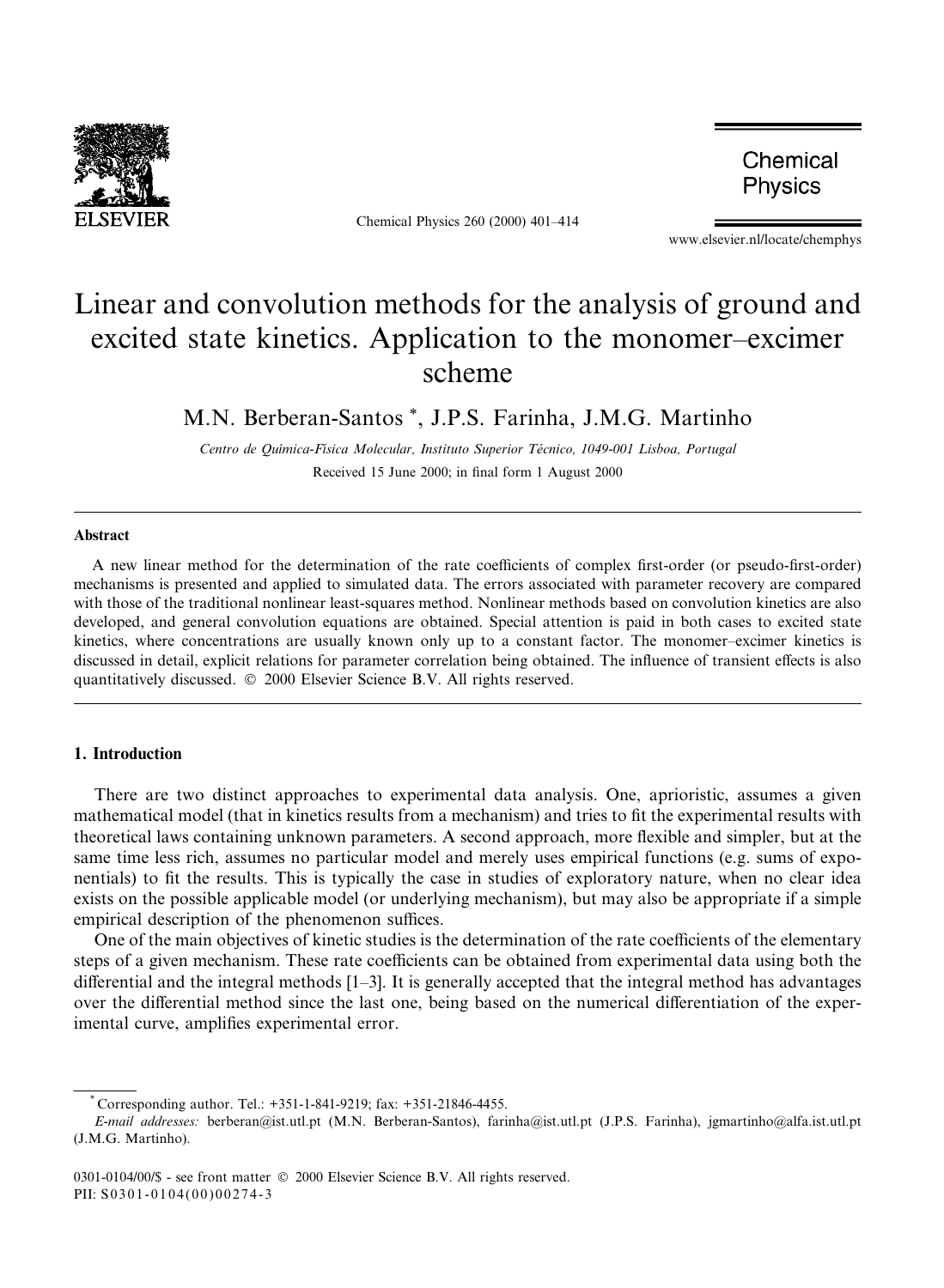Even if a given mechanism is compatible with experiment, it may not be the only one. Different mechanisms can produce identical time evolutions for the concentrations of some of the species involved (indistinguishability). Also, and assuming that the mechanism is known, the unambiguous assignment of precise values to individual rate coefficients may not be possible (unidentifiability). The aspects of distinguishability and identifiability have been addressed by several authors for first-order ground [4] and excited state [5,6] kinetics.

The aprioristic analysis of ground and excited state kinetic data is usually based on a nonlinear leastsquares fit of the experimental curves, where time is the independent variable and the measured dependent variables are concentrations or quantities proportional to the concentrations. Sometimes the only available dependent variables are proportional, not to the concentration of a single species, but to a weighted sum of concentrations, rendering the analysis more delicate. This case will not be addressed here.

In this work, we present a new method for the analysis of ground state and excited state kinetics on the assumption that these are described by first-order mechanisms. In this method, the rate coefficients can be obtained from a linear least-squares fit, which allows the rigorous estimation of the errors associated with the parameters, and does not suffer from the parameter bias frequent in nonlinear fits [7]. Another unique advantage of the new method is that it avoids the computation of the theoretical time evolutions, which, even for moderately complex schemes, cannot be obtained in analytical form. We also derive general equations based on the convolution approach, that contain as particular cases some integral relations obtained previously [8].

Both treatments are applied to a reversible two-state kinetic reaction scheme that describes both the intramolecular and intermolecular excimer and exciplex formation processes [9] as well as intramolecular charge transfer state formation [10]. A detailed analysis of parameter correlation is carried out. The in fluence of transient effects (time-dependent rate coefficients) on parameter correlation removal is quantitatively discussed.

#### 2. Linear method

#### 2.1. Differential form

Consider a kinetic scheme involving species  $X_1, X_2, \ldots, X_n$ , and composed by elementary steps that are first-order or pseudo-first order. Besides interconversion, the species are produced at rates  $I_i(t)$   $(i = 1, 2, \ldots, n)$ , so that the governing rate equations are

$$
\frac{dC_1}{dt} = I_1(t) - k_{11}C_1 + k_{12}C_2 + \cdots,
$$
  
\n
$$
\frac{dC_2}{dt} = I_2(t) + k_{21}C_1 - k_{22}C_2 + \cdots,
$$
\n(1)

where  $C_i$  is the concentration of  $X_i$ , and the rate coefficient  $k_{ii}$   $(i = 1, 2, \ldots, n)$  is the sum of rate coefficients for all elementary decay paths of  $X_i$  (e.g., if  $X_i$  is an excited state species,  $k_{ii} = \Gamma_i + \sum_{j,j \neq i} k_{ji}$   $(i = 1, 2, \ldots, n)$ , where  $\Gamma_i$  is the intrinsic decay rate constant), and  $k_{ij}$   $(i \neq j)$  is the rate coefficient for the conversion  $j \rightarrow i$ . Unless explicitly stated, it is assumed throughout that all rate coefficients are time-independent.

Suppose all  $C_i(t)$  and  $I_i(t)$  curves  $(i = 1, 2, ..., n)$  of Eq. (1) are known from experiment, at closely enough spaced times  $t_k$   $(k = 1, 2, ..., m; m \gg n)$ . Then, Eq. (1) can be rewritten as

$$
Y_1(t_k) = I_1(t_k) - k_{11}C_1(t_k) + k_{12}C_2(t_k) + \cdots,
$$
  
\n
$$
Y_2(t_k) = I_2(t_k) + k_{21}C_1(t_k) - k_{22}C_2(t_k) + \cdots \quad (k = 1, 2, \ldots, m),
$$
\n(2)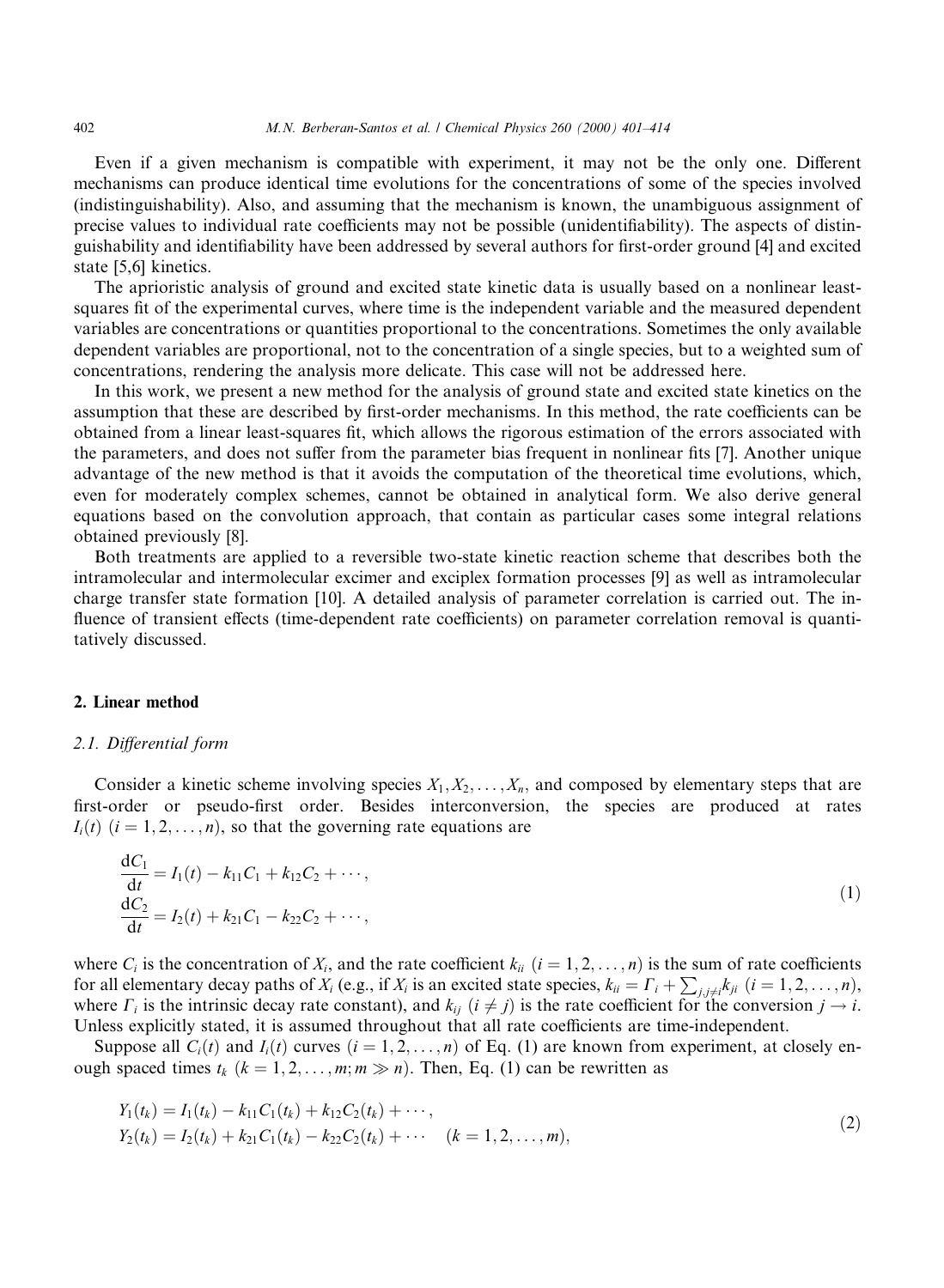where  $Y_i$  is the time derivative of  $C_i$   $(i = 1, 2, \ldots, n)$ , numerically computed for time  $t_k$ . The problem of determining the rate constants  $k_{ij}$  is thus reduced to *n* linear least-squares fits according to Eq. (2), whereby the computed  $Y_i$  ( $k_{i1}, k_{i2}, \ldots, k_{in}$ ), as given by Eqs. (1) and (2), are confronted to the  $Y_i$  numerically computed from the experimental data. As follows from Eq. (2), for a given  $Y_i$  to enter the least-squares fit it is not only necessary to know  $C_i(t)$ , but also the  $C_i(t)$  of all  $X_i$  ( $i \neq i$ ) that react to give  $X_i$ .

This method of analysis, being based on the numerical differentiation, is not usually suited for the analysis of experimental (noisy) curves. The linear integral method discussed herein is to be preferred for that purpose.

#### 2.2. Integral form

The integrated form of Eq. (1) admits an entirely equivalent approach; integrating both sides with respect to time, one obtains,

$$
C_1(t) = C_1(0) + \int_0^t I_1(u) du - k_{11} \int_0^t C_1(u) du + k_{12} \int_0^t C_2(u) du + \cdots,
$$
  
\n
$$
C_2(t) = C_2(0) + \int_0^t I_2(u) du + k_{21} \int_0^t C_1(u) du - k_{22} \int_0^t C_2(u) du + \cdots
$$
\n(3)

and the problem of determining the rate constants  $k_{ij}$  is again reduced to *n* linear least-squares fits according to Eq. (4),

$$
C_1(t_k) = C_1(0) + J_1(t_k) - k_{11}Z_1(t_k) + k_{12}Z_2(t_k) + \cdots,
$$
  
\n
$$
C_2(t_k) = C_2(0) + J_2(t_k) + k_{21}Z_1(t_k) - k_{22}Z_2(t_k) + \cdots,
$$
\n(4)

where  $J_i(t_k) = \int_0^{t_k} I_i(u) du$  and  $Z_i(t_k) = \int_0^{t_k} C_i(u) du$ , all integrations being performed numerically. Without loss of generality, it may be supposed that  $C_i(0) = C_i(0^-) = 0$   $(i = 1, 2, ..., n)$ , the initial concentrations  $C_i(0) = C_i(0^+)$  being incorporated in the production term  $J_i$ . As before, for a given  $C_i$  to enter the leastsquares fit it is not only necessary to know  $Z_i(t)$ , but also the  $Z_i(t)$  of all  $X_i$   $(i \neq i)$  that react to produce  $X_i$ .

For future reference, we remark here that both methods also hold in the more general case of elementary steps of any order.

Considering again Eqs. (2) and (4), there are generally  $n^2$  unknowns and the same number of parameters, and the problem is determined. A special case, applicable to ground-state kinetics, is that where  $k_{ii} = \sum_{j,j \neq i} k_{ji}$   $(i = 1, 2, ..., n)$ , the number of independent unknowns being reduced to  $(n^2 - n)$ . In such a case a joint least-squares (global analysis) of all equations is justified.

#### 2.3. When the concentrations are known only up to a constant factor

Consider now that all concentrations and production rates are known from experiment but for a constant, unknown factor, as is the case in most excited-state studies, including fluorescence decay measurements. In this case

$$
I_i = a_i P_i, \qquad C_i = b_i D_i,\tag{5}
$$

where  $a_i$  and  $b_i$  are the unknown factors and  $P_i$  and  $D_i$  are the experimental production rates and observables, respectively  $(i = 1, 2, ..., n)$ . Eq. (1) can then be rewritten as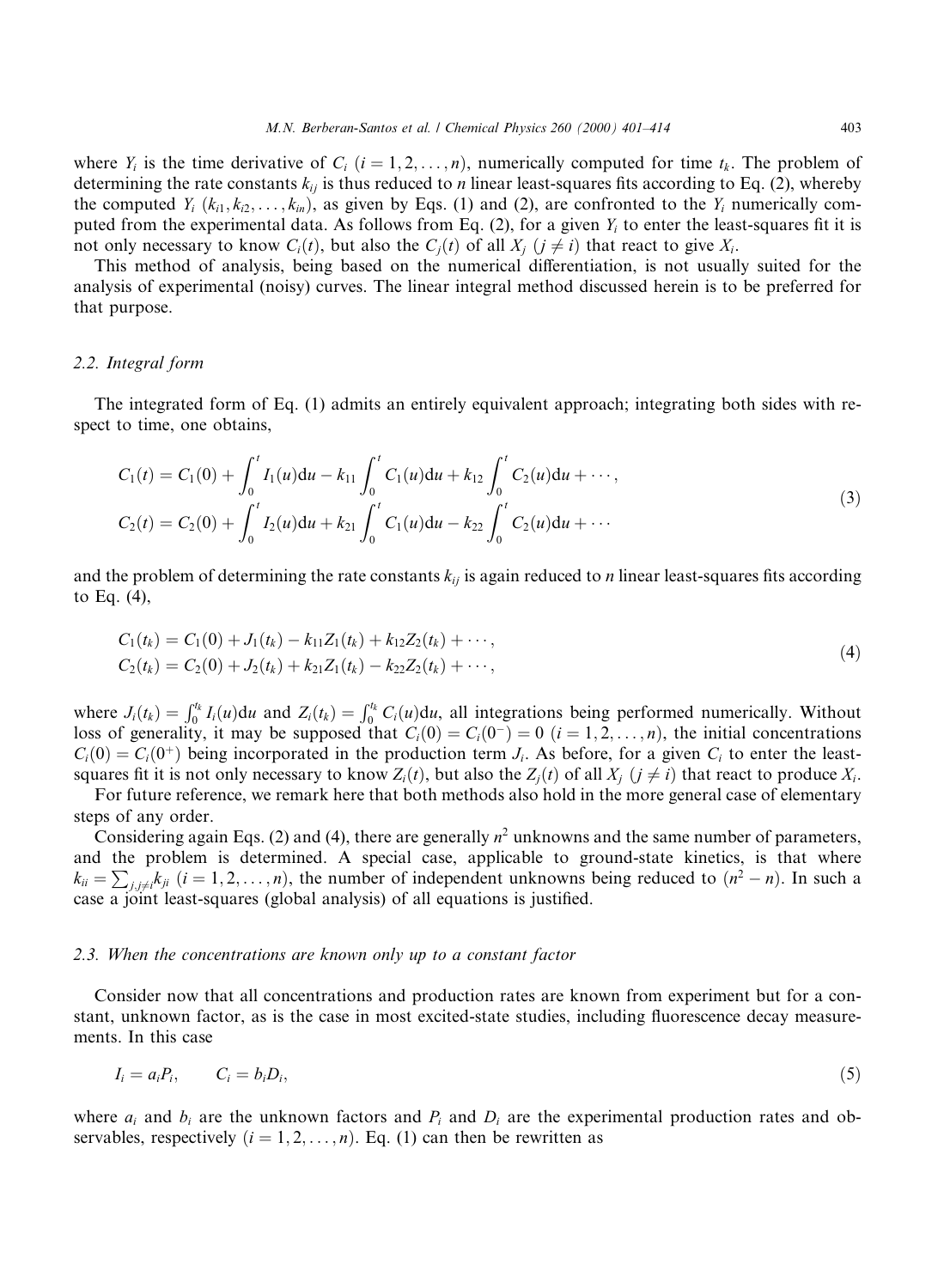$$
\frac{dD_1}{dt} = \alpha_1 P_1 - \beta_{11} D_1 + \beta_{12} D_2 + \cdots,
$$
  
\n
$$
\frac{dD_2}{dt} = \alpha_2 P_2 + \beta_{21} D_1 - \beta_{22} D_2 + \cdots,
$$
\n(6)

where  $\alpha_i=a_i/b_i$  and  $\beta_{ii}=b_i k_{ij}/b_i$ . The fitting Eq. (2) thus become

$$
Y_1(t_k) = \alpha_1 P_1(t_k) - \beta_{11} D_1(t_k) + \beta_{12} D_2(t_k) + \cdots,
$$
  
\n
$$
Y_2(t_k) = \alpha_2 P_2(t_k) + \beta_{21} D_1(t_k) - \beta_{22} D_2(t_k) + \cdots \quad (k = 1, 2, \ldots, m),
$$
\n(7)

where  $Y_i$  now stands for the numerical time derivative of the observable  $D_i$ . In each equation, there are  $n + 1$ coefficients that can in principle be determined. Since there are  $n$  equations, the total number of coefficients is  $n(n + 1)$ . On the other hand, the number of unknowns is higher,  $n^2 + 2n$ . In this way, n out of  $n^2 + 2n$ parameters must be determined independently. As before, a special case, applicable to ground-state kinetics, is that where  $k_{ii} = \sum_{j,j\neq i} k_{ji}$   $(i = 1, 2, ..., n)$ , the number of independent unknowns being  $n^2 + n$ , and all parameters can thus be obtained from experiment. A joint fit (global analysis) of all equations is again justified.

If some of the production rates are zero, there is again a reduction in the number of parameters. For instance, if only one production rate is nonzero, the number of unknowns is  $n^2 + n + 1$ , and only one extra relation is needed.

The same reasoning applies to the integrated equations: Instead of Eqs. (3) and (4) we have

$$
D_1 = \alpha_1 J_1 - \beta_{11} Z_1 + \beta_{12} Z_2 + \cdots,
$$
  
\n
$$
D_2 = \alpha_2 J_2 + \beta_{21} Z_1 - \beta_{22} Z_2 + \cdots,
$$
\n(8)

where now  $J_i(t) = \int_0^t P_i(u) du$  and  $Z_i(t) = \int_0^t D_i(u) du$ . Again  $\alpha_i = a_i/b_i$  and  $\beta_{ij} = b_j k_{ij}/b_i$  and thus, the previous conclusions regarding the number of parameters and equations are also valid here.

#### 2.4. Advantages and limitations of the linear method

The proposed method of kinetic data analysis has two great advantages. Firstly, it is linear in the parameters, thus allowing a straightforward parameter and parameter uncertainty evaluation. For the evaluation of the latter, it should be generally valid to assume that the errors of the dependent ( $Y_i$  or  $C_i$ ) variable are independent of the errors of the dependent variables ( $C_i$  or  $Z_i$ ). This is completely justified if the temporal dependence of the measurement errors is of the white-noise type; in such a situation, the error of the time-derivative  $Y_i$  or of the time-integral  $Z_i$  will be uncorrelated with the error of the concentration itself,  $C_i$ . It is also of course assumed that the errors of the dependent variables are uncorrelated. Secondly, contrary to the usual approaches, it does not require the computation of the theoretical time evolutions, which, even for moderately complex schemes, cannot be obtained in analytical form.

The major limitation of the proposed method stems from the fact that, in most cases of interest, not all relevant concentrations  $C_i$  are known, or, if so, not for the sufficiently small time steps required for the accurate numerical differentiations or integrations used by the least-squares fitting according to Eqs. (2) and (4).

Nevertheless, in some special situations experimental data of good quality and closely spaced in time may be available for all species involved. This is for instance the case for monomer–excimer kinetics studied by the single-photon timing technique when monomer and excimer are spectrally well separated, as with pyrene [8,11]. The discussed approach should be of interest here. This kinetic scheme is discussed in detail in Section 4.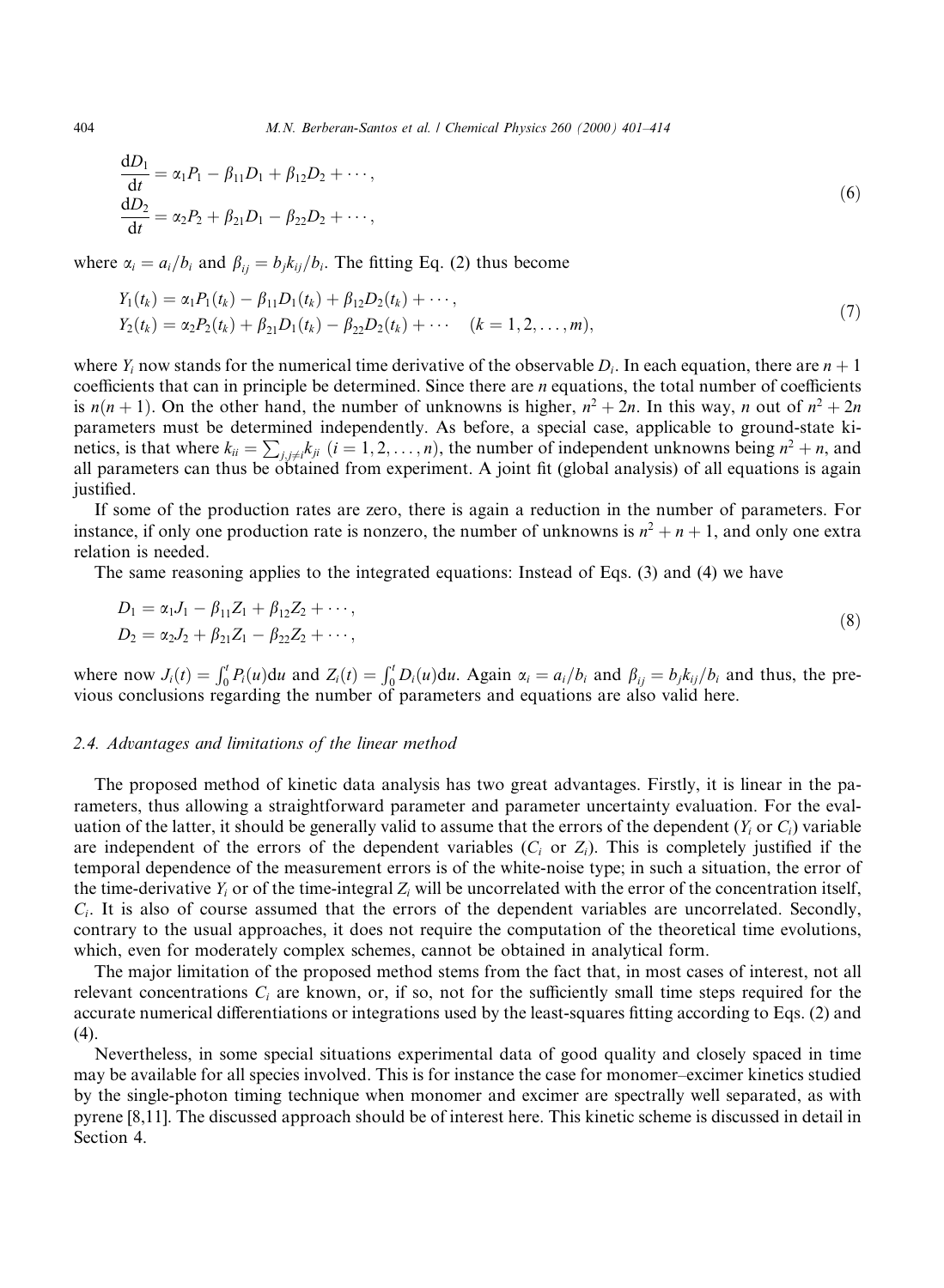# 3. Convolution form

The rate equations can be written in an integrated form more general than Eq. (3). Consider again Eq. (1), rewritten as

$$
\frac{dC_1}{dt} = I_1(t) - \alpha_1 k_{11} C_1 - (1 - \alpha_1) k_{11} C_1 + k_{12} C_2 + \cdots,
$$
  
\n
$$
\frac{dC_2}{dt} = I_2(t) + k_{21} C_1 - \alpha_2 k_{22} C_2 - (1 - \alpha_2) k_{22} C_2 + \cdots,
$$
\n(9)

where  $\alpha_1, \alpha_2, \ldots$  are parameters taking arbitrary values between 0 and 1. Eq. (9) can be written as

$$
\frac{dC_1}{dt} + \alpha_1 k_{11} C_1 = I_1(t) - (1 - \alpha_1) k_{11} C_1 + k_{12} C_2 + \cdots,
$$
  
\n
$$
\frac{dC_2}{dt} + \alpha_2 k_{22} C_2 = I_2(t) + k_{21} C_1 - (1 - \alpha_2) k_{22} C_2 + \cdots.
$$
\n(10)

Taking Laplace transforms on both sides, one obtains

$$
(s + \alpha_1 k_{11})\overline{C}_1 = \overline{I}_1 - (1 - \alpha_1)k_{11}\overline{C}_1 + k_{12}\overline{C}_2 + \cdots, (s + \alpha_2 k_{22})\overline{C}_2 = \overline{I}_2 + k_{21}\overline{C}_1 - (1 - \alpha_2)k_{22}\overline{C}_2 + \cdots,
$$
\n(11)

or

$$
\overline{C}_1 = \frac{\overline{I}_1}{s + \alpha_1 k_{11}} - \frac{(1 - \alpha_1) k_{11} \overline{C}_1}{s + \alpha_1 k_{11}} + \frac{k_{12} \overline{C}_2}{s + \alpha_1 k_{11}} + \cdots,
$$
\n
$$
\overline{C}_2 = \frac{\overline{I}_2}{s + \alpha_2 k_{22}} + \frac{k_{21} \overline{C}_1}{s + \alpha_2 k_{22}} - \frac{(1 - \alpha_2) k_{22} \overline{C}_2}{s + \alpha_2 k_{22}} + \cdots
$$
\n(12)

and finally, performing the inverse Laplace transformation,

$$
C_1 = [I_1 - (1 - \alpha_1)k_{11}C_1 + k_{12}C_2 + \cdots] \otimes \exp(-\alpha_1k_{11}t),
$$
  
\n
$$
C_2 = [I_2 + k_{21}C_1 - (1 - \alpha_2)k_{22}C_2 + \cdots] \otimes \exp(-\alpha_2k_{22}t),
$$
\n(13)

where  $\otimes$  stands for convolution, the convolution between two functions  $f(t)$  and  $g(t)$  being another function  $h(t) = \int_0^t f(u)g(t-u)du = f \otimes g = g \otimes f$ . Eq. (13) reduce to Eq. (3) if  $\alpha_1 = \alpha_2 = ... = 0$ .

If  $k_{ii}$  is a sum of rate coefficients, as mentioned in Section 2,

$$
k_{ii} = \Gamma_i + \sum_{j,j \neq i} k_{ji} \quad (i = 1, 2, \dots, n). \tag{14}
$$

Eq. (13) admits a further generalization, because one can write,

$$
k_{ii} = [\alpha_i + (1 - \alpha_i)]\Gamma_i + \sum_{j,j \neq i} [\beta_{ji} + (1 - \beta_{ji})]k_{ij} \quad (i = 1, 2, ..., n),
$$
\n(15)

where  $\alpha_i$  and  $\beta_{ji}$  are again parameters taking arbitrary values between 0 and 1. Eq. (13) become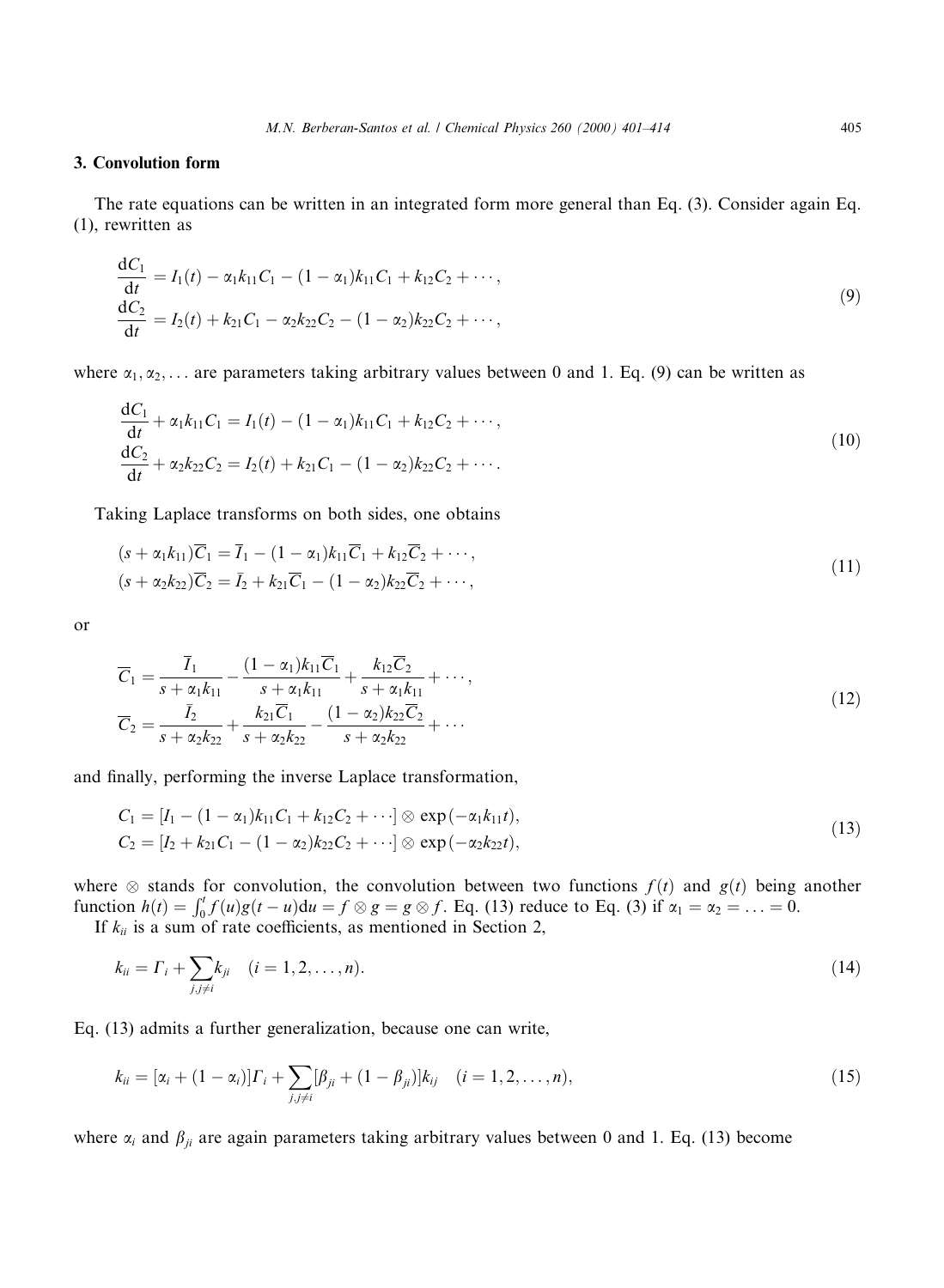406 M.N. Berberan-Santos et al. / Chemical Physics 260 (2000) 401-414

$$
C_1 = \left\{ I_1 - \left[ (1 - \alpha_1) \Gamma_1 + \sum_{j,j \neq 1} (1 - \beta_{j1}) k_{j1} \right] C_1 + k_{12} C_2 + \cdots \right\} \otimes \exp \left[ - \left( \alpha_1 \Gamma_1 + \sum_{j,j \neq 1} \beta_{j1} k_{j1} \right) t \right],
$$
  
\n
$$
C_2 = \left\{ I_2 + k_{21} C_1 - \left[ (1 - \alpha_2) \Gamma_2 + \sum_{j,j \neq 2} (1 - \beta_{j2}) k_{j2} \right] C_2 + \cdots \right\} \otimes \exp \left[ - \left( \alpha_2 \Gamma_2 + \sum_{j,j \neq 2} \beta_{j2} k_{j2} \right) t \right].
$$
\n(16)

The importance of the  $\alpha_i$  and  $\beta_{ij}$  coefficients will now be discussed in connection with a particular kinetic scheme.

#### 4. Application to monomer-excimer kinetics

### 4.1. Usual method

Consider a two-state kinetic model that describe the excimer/exciplex kinetics (Scheme 1). The usual approach to this problem consists of a nonlinear least-squares fit of monomer and excimer theoretical decays to the experimental ones. This amounts to two double exponential fits whose common decay constants are [9]

$$
\Gamma_{1,2} = -\frac{1}{2} \left\{ (X+Y) \mp \left[ (Y-X)^2 + 4k_{\text{DM}}k_{\text{MD}} \right]^{1/2} \right\}, \quad X = \Gamma_{\text{M}} + k_{\text{DM}}; \quad Y = \Gamma_{\text{D}} + k_{\text{MD}}, \tag{17}
$$

where  $k_{DM} = k'_{DM}$ [M] is a pseudo-unimolecular rate constant, and [M] is the ground state concentration of monomer. As is well-known [4,5,9], unless  $\Gamma_M$  is known from a separate experiment, the individual rate constants cannot be obtained from the pair of fitted lifetimes and from the experimental ratio of the preexponential factors of the monomer decay curve. The method was improved by Boens and Ameloot et al. that developed a global (compartmental) analysis of fluorescence decays recorded at several excitation and emission wavelengths [12]. This allowed the determination of the rate coefficients and the species associated excitation and emission spectra. Nevertheless, owing to limitations of the nonlinear least-square procedure, the precise evaluation of the parameters uncertainties is in itself difficult. In addition, the rate coefficients can be biased due to the nonlinearity between the rate coefficients and the fitted parameters [7]. Simulated monomer and excimer decay curves, with added synthetic noise, were generated as previously described [7], using as input values the experimental rate constants for the pyrene monomer and excimer in cyclohexane at room temperature [13],  $\Gamma_M = 2.25 \times 10^6 \text{ s}^{-1}$ ,  $\Gamma_D = 1.55 \times 10^7 \text{ s}^{-1}$ ,  $k_{DM} = 6.7 \times 10^6 \text{ s}^{-1}$  and  $k_{MD} =$  $6.5 \times 10^6$  s<sup>-1</sup>, and a concentration of  $1.0 \times 10^{-3}$  M. From the analysis of the simulated decays by the usual method (using a double exponential fit of the monomer decay curve), a set of kinetic parameters was



Scheme 1. Monomer-excimer kinetics.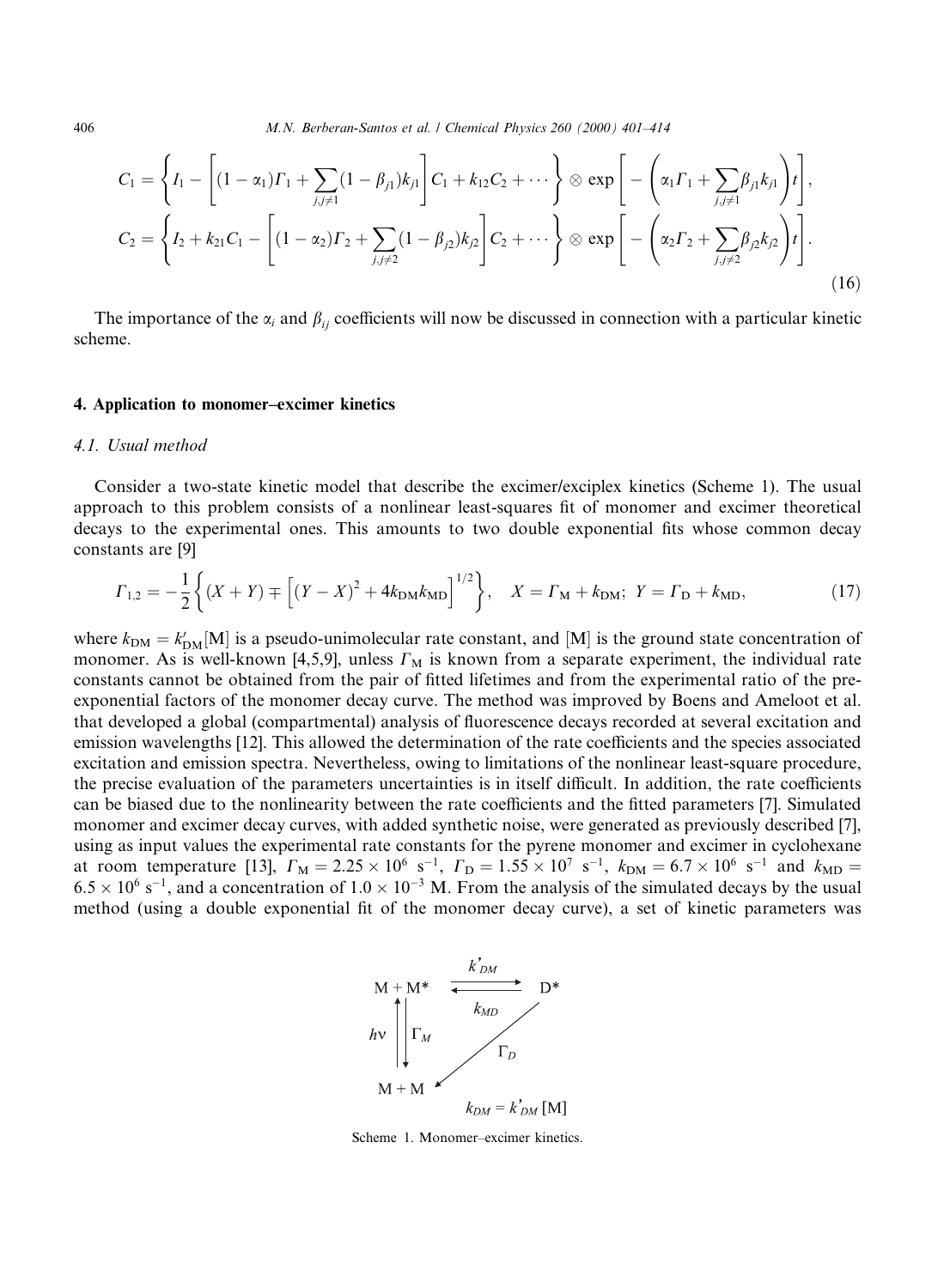|                                 |                     | . .                 |              |  |
|---------------------------------|---------------------|---------------------|--------------|--|
|                                 | Input value         | Recovered value     | Bias $(\% )$ |  |
| $k_{\rm DM}$ (s <sup>-1</sup> ) | $6.7 \times 10^{6}$ | $6.8 \times 10^{6}$ | ∽            |  |
| $k_{\rm MD}$ (s <sup>-1</sup> ) | $6.5 \times 10^{6}$ | $7.2 \times 10^{6}$ | <b>TT</b>    |  |
| $\tau_{\rm D}$ (ns)             | 64.5                | 62                  |              |  |

Values of the parameters obtained from the fit of a simulated pyrene monomer decay by the nonlinear least-squares method<sup>a</sup>

<sup>a</sup> Percent bias relative to the input parameter values.  $\tau_M = 444$  ns is assumed to be known from an independent experiment.

obtained. These are in general biased with respect to the input values, owing to the nonlinear nature of the fitting procedure, as can be seen in Table 1 [7].

# 4.2. Linear method

Table 1

Application of the equations of Section 2 (linear method) to the monomer-excimer (or exciplex) mechanism shown in Scheme 1 is immediate. From the rate equations,

$$
\frac{d[M^*]}{dt} = I(t) - \Gamma_M[M^*] - k_{DM}[M^*] + k_{MD}[D^*],
$$
\n
$$
\frac{d[D^*]}{dt} = -\Gamma_D[D^*] - k_{MD}[D^*] + k_{DM}[M^*],
$$
\n(18)

one obtains the differential form. From the single photon timing experiments, the impulse function  $L(t)$ , and the monomer  $I_M(t)$  and excimer  $I_D(t)$  decays are related with the production rate  $I(t)$ , and the monomer,  $[M^*](t)$ , and the excimer  $[D^*](t)$ , by

$$
I(t) = aL(t), \t[M^*](t) = b_M I_M(t), \t[D^*](t) = b_D I_D(t), \t(19)
$$

where a,  $b_M$  and  $b_D$  are unknown parameters, the differential form of the linear method becomes

$$
\frac{dI_M}{dt} = \alpha L - (F_M + k_{DM})I_M + \beta_{MD}I_D,
$$
  
\n
$$
\frac{dI_D}{dt} = -(F_D + k_{MD})I_D + \beta_{DM}I_M,
$$
\n(20)

where

 $\overline{1}$ 

$$
\alpha = \frac{a}{b_M}, \qquad \beta_{\rm MD} = \frac{b_{\rm D}}{b_M} k_{\rm MD}, \qquad \beta_{\rm DM} = \frac{b_M}{b_{\rm D}} k_{\rm DM}.
$$

A fit according to Eq. (20) yields therefore in principle the following constants:  $\Gamma_M + k_{DM}$ ,  $\Gamma_D + k_{MD}$ , and  $\beta_{MD}\beta_{DM} = k_{MD}k_{DM}$ . The number of parameters obtainable from a single experiment is thus inferior by one to the number of unknowns. The extra relation needed can be obtained either from a steady-state experiment or, in the case of an intermolecular excimer, by studying two or more concentrations under the same conditions [4,5].

The analogous integral method discussed in Section 2 yields

$$
[\mathbf{M}^*] = \int_0^t I(u) \mathrm{d}u - ( \Gamma_\mathbf{M} + k_{\mathbf{DM}}) \int_0^t [\mathbf{M}^*](u) \mathrm{d}u + k_{\mathbf{MD}} \int_0^t [\mathbf{D}^*](u) \mathrm{d}u,
$$
  
\n
$$
[\mathbf{D}^*] = -(\Gamma_\mathbf{D} + k_{\mathbf{MD}}) \int_0^t [\mathbf{D}^*](u) \mathrm{d}u + k_{\mathbf{DM}} \int_0^t [\mathbf{M}^*](u) \mathrm{d}u
$$
\n(22)

and, given Eq. (19),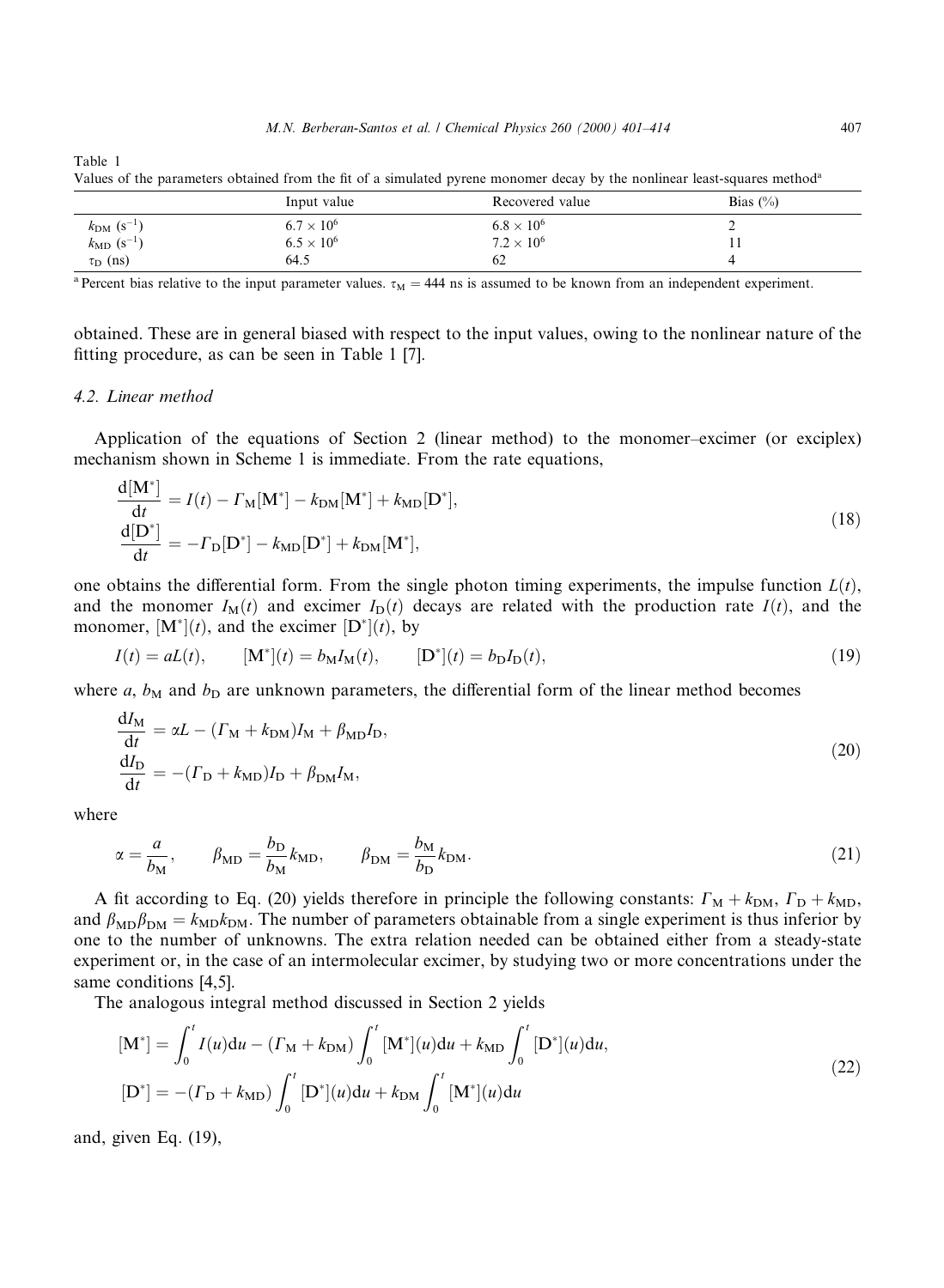408 M.N. Berberan-Santos et al. / Chemical Physics 260 (2000) 401-414

$$
I_{\rm M} = \alpha \int_0^t L(u) \mathrm{d}u - (F_{\rm M} + k_{\rm DM}) \int_0^t I_{\rm M}(u) \mathrm{d}u + \beta_{\rm MD} \int_0^t I_{\rm D}(u) \mathrm{d}u,
$$
  
\n
$$
I_{\rm D} = -(F_{\rm D} + k_{\rm MD}) \int_0^t I_{\rm D}(u) \mathrm{d}u + \beta_{\rm DM} \int_0^t I_{\rm M}(u) \mathrm{d}u,
$$
\n(23)

where the parameters retain the meanings given in Eq.  $(21)$ . A fit according to Eq.  $(23)$  yields again the constants:  $\Gamma_M + k_{DM}$ ,  $\Gamma_D + k_{MD}$ , and  $\beta_{MD}\beta_{DM} = k_{MD}k_{DM}$ . As previously mentioned, the linear integral method is better suited for the analysis of noisy data than the differential one.

Analysis of simulated pyrene decay curves using the integral method yield parameter values exactly coincident with the input parameters (given in Table 1), when  $\Gamma_M$  is supposed to be known (in experimental studies this parameter can usually be obtained from independent measurements). This method also has the advantage of allowing a straightforward estimation of the uncertainty of the recovered parameters, in contrast to the usual nonlinear method.

## 4.3. Convolution form

Consider now the equations applicable to the monomer-excimer Scheme 1, that follow from Eq. (16)

$$
[M^*] = \{I_1 - [(1 - \alpha_M) \Gamma_M + (1 - \beta_{DM}) k_{DM}] [M^*] + k_{MD} [D^*] \} \otimes \exp[-(\alpha_M \Gamma_M + \beta_{DM} k_{DM}) t],
$$
  
\n
$$
[D^*] = \{k_{DM} [M^*] - [(1 - \alpha_D) \Gamma_D + (1 - \beta_{MD}) k_{MD}] [D^*] \} \otimes \exp[-(\alpha_D \Gamma_D + \beta_{MD} k_{MD}) t].
$$
\n(24)

It is seen from these equations that a fit of the type

$$
[M^*] = (I + a[M^*] + b[D^*]) \otimes \exp(ct),
$$
  
\n
$$
[D^*] = (d[M^*] + e[D^*]) \otimes \exp(t),
$$
\n(25)

allows the determination of the four rate constants, because

$$
-(a + c) = \Gamma_{\text{M}} + k_{\text{DM}},
$$
  

$$
-(e + f) = \Gamma_{\text{D}} + k_{\text{MD}},
$$
  

$$
b = k_{\text{MD}},
$$
  

$$
d = k_{\text{DM}}.
$$
  
(26)

From Eq. (26) we can see that there are perfect correlations between the fitting parameter pairs  $(a, c)$  and  $(e, f)$ .

Considering again Eq. (24), one may fix beforehand the values of some or of all the arbitrary parameters  $\alpha_M$ ,  $\alpha_D$ ,  $\beta_{DM}$  and  $\beta_{MD}$ , so as to alter the general form of Eq. (25). There are first the following possibilities, where a single correlation remains:

(i)  $a = 0 \Longleftrightarrow \alpha_M = \beta_{DM} = 1$ ; (e and f correlated). (ii)  $c = 0 \Longleftrightarrow \alpha_M = \beta_{DM} = 0$ ; (e and f correlated). (iii)  $e = 0 \Longleftrightarrow \alpha_{\text{D}} = \beta_{\text{MD}} = 1$ ; (*a* and *c* correlated). (iv)  $f = 0 \Longleftrightarrow \alpha_{\text{D}} = \beta_{\text{MD}} = 0$ ; (a and c correlated). One may also consider the following combinations, for which the fitting parameters are no longer correlated:

(v)  $a = 0$  and  $e = 0$ . (vi)  $a = 0$  and  $f = 0$ .

(vii)  $c = 0$  and  $e = 0$ .

(viii)  $c = 0$  and  $f = 0$ .

In all cases the four rate constants can be recovered from the appropriate fit (the last one corresponds to the linear form discussed in Section 2).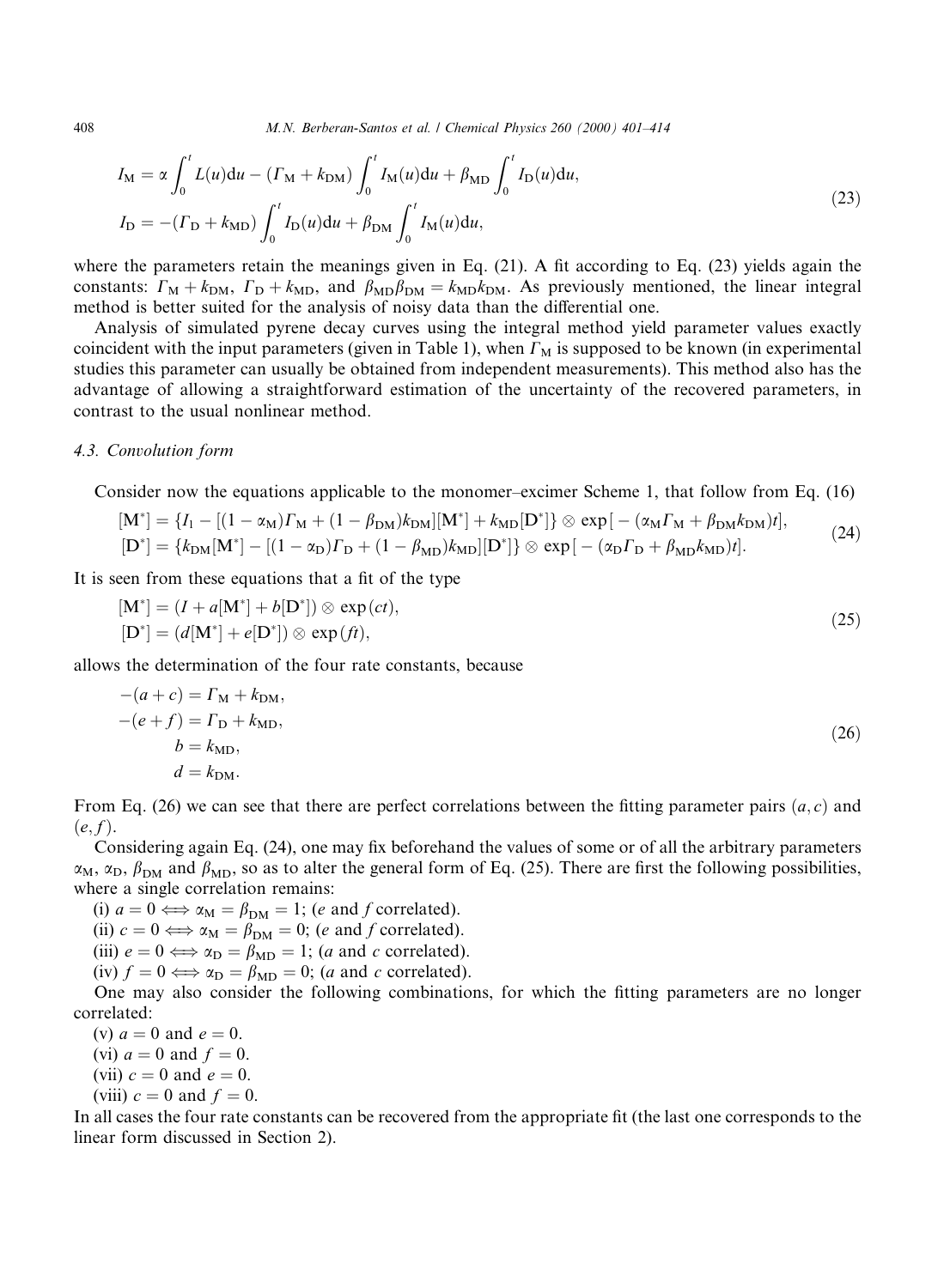We now consider the experimental situation corresponding to single photon timing, i.e., for which only the quantities given by Eq. (19) are known from experiment. One has, instead of Eq. (24),

$$
I_{\rm M} = \{ \alpha L - \left[ (1 - \alpha_{\rm M}) \Gamma_{\rm M} + (1 - \beta_{\rm DM}) k_{\rm DM} \right] I_{\rm M} + \gamma_{\rm MD} I_{\rm D} \} \otimes \exp \left[ - (\alpha_{\rm M} \Gamma_{\rm M} + \beta_{\rm DM} k_{\rm DM}) t \right],
$$
  
\n
$$
I_{\rm D} = \{ \gamma_{\rm DM} I_{\rm M} - \left[ (1 - \alpha_{\rm D}) \Gamma_{\rm D} + (1 - \beta_{\rm MD}) k_{\rm MD} \right] I_{\rm D} \} \otimes \exp \left[ - (\alpha_{\rm D} \Gamma_{\rm D} + \beta_{\rm MD} k_{\rm MD}) t \right],
$$
\n(27)

where

$$
\alpha = \frac{a}{b_M}, \qquad \gamma_{\rm MD} = \frac{b_{\rm D}}{b_M} k_{\rm MD}, \qquad \gamma_{\rm DM} = \frac{b_M}{b_D} k_{\rm DM}
$$
 (28)

In this way, instead of Eq. (25) one has

$$
I_{\mathbf{M}} = (\alpha L + aI_{\mathbf{M}} + bI_{\mathbf{D}}) \otimes \exp(ct),
$$
  
\n
$$
I_{\mathbf{D}} = (dI_{\mathbf{M}} + eI_{\mathbf{D}}) \otimes \exp(ft),
$$
\n(29)

where

$$
-(a+c) = \Gamma_{\rm M} + k_{\rm DM},
$$
  

$$
-(e+f) = \Gamma_{\rm D} + k_{\rm MD},
$$
  

$$
bd = k_{\rm MD}k_{\rm DM}.
$$
  
(30)

In this way, and as before, not all parameters can be determined from a single concentration. Again, there are perfect correlation relations between the fitting parameter pairs  $(a, c)$  and  $(e, f)$ , and if one fixes beforehand the values of some of the arbitrary parameters  $\alpha_M$ ,  $\alpha_D$ ,  $\beta_{DM}$  and  $\beta_{MD}$  in Eq. (27), the general form of Eq. (29) is altered. For the following possibilities, a single correlation remains:

(i)  $a = 0 \Longleftrightarrow \alpha_M = \beta_{DM} = 1$ ; (e and f correlated). (ii)  $c = 0 \Longleftrightarrow \alpha_M = \beta_{DM} = 0$ ; (e and f correlated). (iii)  $e = 0 \Longleftrightarrow \alpha_{D} = \beta_{MD} = 1$ ; (*a* and *c* correlated). (iv)  $f = 0 \Longleftrightarrow \alpha_{D} = \beta_{MD} = 0$ ; (a and c correlated). But in the combinations (v)  $a = 0$  and  $e = 0$ , (vi)  $a = 0$  and  $f = 0$ ,

(vii)  $c = 0$  and  $e = 0$ ,

(viii)  $c = 0$  and  $f = 0$ ,

the fitting parameters are no longer correlated and all four rate constants can be recovered from the appropriate fit (the last one corresponds to the linear form Eq.  $(23)$ ). Fig. 1 shows several plots of the reduced chi-squared  $\chi^2$  (a common goodness-of-fit criterion), as a function of the parameter c, for fixed values of the parameter a obtained from the analysis of simulated monomer decay curves (same conditions as for Table 1). As predicted from Eqs. (29) and (30) the minimum value of  $\chi^2$  occurs when  $\Gamma_M + k_{DM} = -(a+c)$ . Then, only when  $\Gamma_M$  or  $k_{DM}$  are fixed beforehand, can the other parameter be recovered from the fit.

#### 5. Combined monomer and excimer

# 5.1. Linear method

Consider the starting rate equations, Eq. (18). Addition of these two equations termwise leads to a simpler equation, that does not contain the cross terms [14],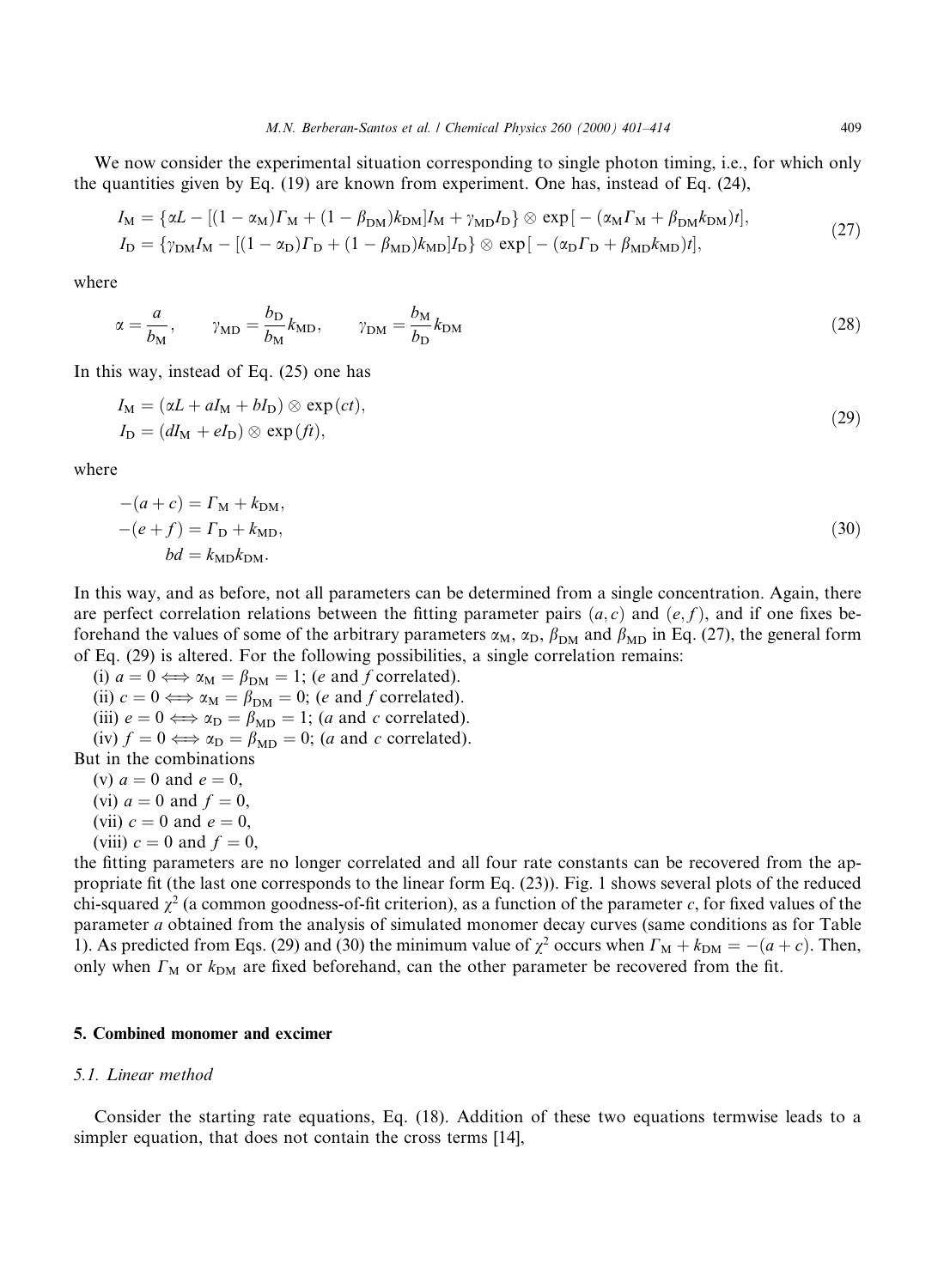

Fig. 1. Plot of the reduced chi-squared  $\chi^2$  as a function of the parameter c, obtained for fixed values of the parameter a. Simulated monomer decay curves were analyzed with Eq. (29). As predicted from Eqs. (29) and (30), the minimum value of  $\chi^2$  occurs when  $\Gamma_M + k_{\text{DM}} = -(a+c)$ . Then, only when either  $\Gamma_M$  or  $k_{\text{DM}}$  are fixed beforehand, can the other parameter be recovered from the fit.

$$
\frac{\mathrm{d}[\mathbf{M}^*]}{\mathrm{d}t} + \frac{\mathrm{d}[\mathbf{D}^*]}{\mathrm{d}t} = I(t) - \Gamma_{\mathbf{M}}[\mathbf{M}^*] - \Gamma_{\mathbf{D}}[\mathbf{D}^*].
$$
\n(31)

A fit of the type discussed in Section 2, with  $[M^*] + [D^*]$  either in the differential or in the integral form, allows the direct evaluation of  $\Gamma_{\text{D}}$  and  $\Gamma_{\text{M}}$ . If however only the impulse function  $L(t)$ , and the monomer  $I_M(t)$  and excimer  $I_D(t)$  decays are known, Eq. (31) becomes

$$
b_{\rm M} \frac{\mathrm{d}I_{\rm M}}{\mathrm{d}t} + b_{\rm D} \frac{\mathrm{d}I_{\rm D}}{\mathrm{d}t} = aL(t) - b_{\rm M} \Gamma_{\rm M} I_{\rm M} - b_{\rm D} \Gamma_{\rm D} I_{\rm D}.
$$
\n(32)

From the point of view of fitting, one can rewrite Eq.  $(32)$  as

$$
\frac{dI_D}{dt} = AL + BI_M + CI_D + D\frac{dI_M}{dt},\tag{33}
$$

where  $A$ ,  $B$ ,  $C$  and  $D$  are fitting parameters.

Consider now a general linear combination of the time derivatives of  $[M^*]$  and  $[D^*]$ , where the cross terms necessarily appear,

$$
\frac{\mathrm{d}[\mathbf{M}^*]}{\mathrm{d}t} + (1+\delta)\frac{\mathrm{d}[\mathbf{D}^*]}{\mathrm{d}t} = I - (\delta k_{\mathrm{DM}} + \Gamma_{\mathrm{M}})[\mathbf{M}^*] + (\delta k_{\mathrm{MD}} - \Gamma_{\mathrm{D}})[\mathbf{D}^*].
$$
\n(34)

In terms of the single photon timing observables, Eq. (34) becomes,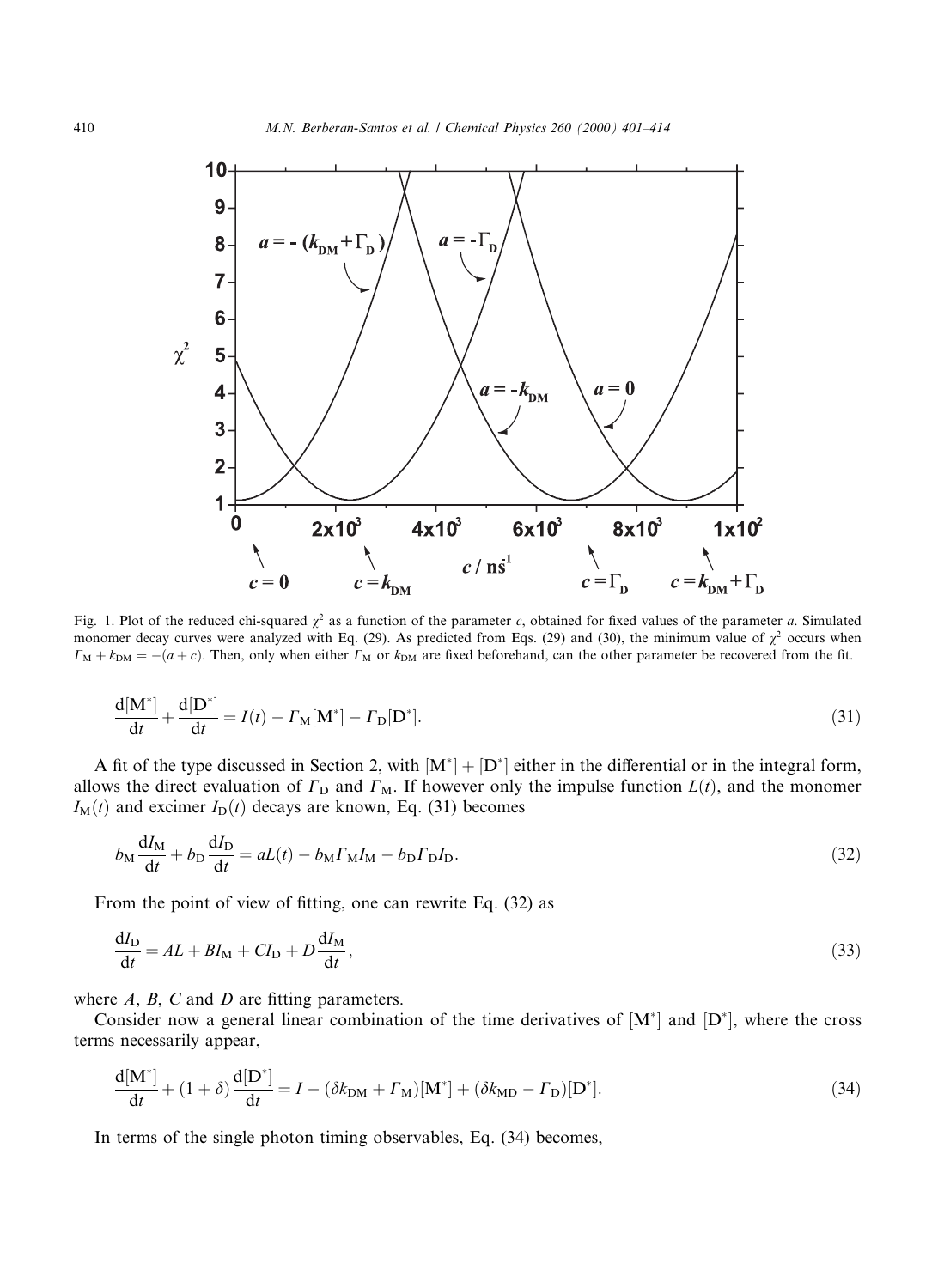M.N. Berberan-Santos et al. / Chemical Physics 260 (2000) 401-414 411

$$
\frac{dI_D}{dt} = \frac{a}{(1+\delta)b_D}L - \frac{b_M}{(1+\delta)b_D} \left\{ (\delta k_{DM} + \Gamma_M)I_M + \frac{dI_M}{dt} \right\} + \frac{1}{(1+\delta)} (\delta k_{MD} - \Gamma_D)I_D,
$$
\n(35)

which has the same form as Eq. (33) and therefore the simultaneous determination of  $\Gamma_{\text{D}}$  and  $\Gamma_{\text{M}}$  is impossible. However, if  $\Gamma_M$ , for instance, is known, the ambiguity disappears because the fitting equation may be written as

$$
\frac{dI_D}{dt} = AL + B\left(\Gamma_M I_M + \frac{dI_M}{dt}\right) + CI_D,
$$
\n(36)

where  $C = -\Gamma_{\text{D}}$ , and  $\Gamma_{\text{D}}$  can be determined.

#### 5.2. Convolution form

It is also possible to obtain integral relations between  $[M^*]$  and  $[D^*]$  that do not contain the rate constants for interconversion  $k_{DM}$  and  $k_{MD}$  [7,10].

Repeating now the procedure applied in Eqs.  $(9)$ – $(13)$ , but starting with Eq. (31), one obtains, after rearrangement,

$$
(F_M - \alpha_2 F_D)[M^*] \otimes \exp(-\alpha_2 F_D t) + (\alpha_1 F_M - F_D)[D^*] \otimes \exp(-\alpha_1 F_M t)
$$
  
=  $I \otimes [\exp(-\alpha_2 F_D t) - \exp(-\alpha_1 F_M t)] + (1 - \alpha_1) F_M[M^*] \otimes \exp(-\alpha_1 F_M t) - (1 - \alpha_2) F_D[D^*]$   
 $\otimes \exp(-\alpha_2 F_D t),$  (37)

where  $\alpha_1$  and  $\alpha_2$  are again parameters taking values between 0 and 1. The equations previously derived in Refs. [8,11] can be obtained from Eq. (37) as particular cases:

(i) If 
$$
\alpha_1 = \alpha_2 = 1
$$
,

$$
(\Gamma_M - \Gamma_D)\{[M^*] \otimes \exp(-\Gamma_D t) + [D^*] \otimes \exp(-\Gamma_M t)\} = I \otimes [\exp(-\Gamma_D t) - \exp(-\Gamma_M t)]. \tag{38}
$$

(ii) If  $\alpha_1 = 0$  and  $\alpha_2 = 1$ ,

$$
(\Gamma_{\mathbf{M}} - \Gamma_{\mathbf{D}})[\mathbf{M}^*] \otimes \exp(-\Gamma_{\mathbf{D}}t) - \Gamma_{\mathbf{D}}[\mathbf{D}^*] \otimes 1 = I \otimes [\exp(-\Gamma_{\mathbf{D}}t) - 1] + \Gamma_{\mathbf{M}}[\mathbf{M}^*] \otimes 1, \tag{39}
$$

whose differentiation gives

$$
[\mathbf{M}^*] + [\mathbf{D}^*] + (F_{\mathbf{M}} - F_{\mathbf{D}})[\mathbf{M}^*] \otimes \exp(-F_{\mathbf{D}}t) = I \otimes \exp(-F_{\mathbf{D}}t). \tag{40}
$$

(iii) If  $\alpha_1 = 1$  and  $\alpha_2 = 0$ ,

$$
\Gamma_{\mathbf{M}}[\mathbf{M}^*] \otimes 1 + (\Gamma_{\mathbf{M}} - \Gamma_{\mathbf{D}})[\mathbf{D}^*] \otimes \exp(-\Gamma_{\mathbf{M}}t) = I \otimes [1 - \exp(-\Gamma_{\mathbf{M}}t)] - \Gamma_{\mathbf{D}}[\mathbf{D}^*] \otimes 1, \tag{41}
$$

whose differentiation gives

$$
[\mathbf{M}^*] + [\mathbf{D}^*] + (F_{\mathbf{D}} - F_{\mathbf{M}})[\mathbf{D}^*] \otimes \exp(-F_{\mathbf{M}}t) = I \otimes \exp(-F_{\mathbf{M}}t). \tag{42}
$$

One thus sees that fits of the types

 $[M^*] + [D^*] = (a[M^*] + I) \otimes \exp(bt)$ 

and

$$
[\mathbf{M}^*] + [\mathbf{D}^*] = (c[\mathbf{D}^*] + I) \otimes \exp(dt),\tag{43}
$$

where a, b, c and d are the fitting parameters, allow the determination of  $\Gamma_M$  and  $\Gamma_D$ . Also, Eq. (38), rewritten as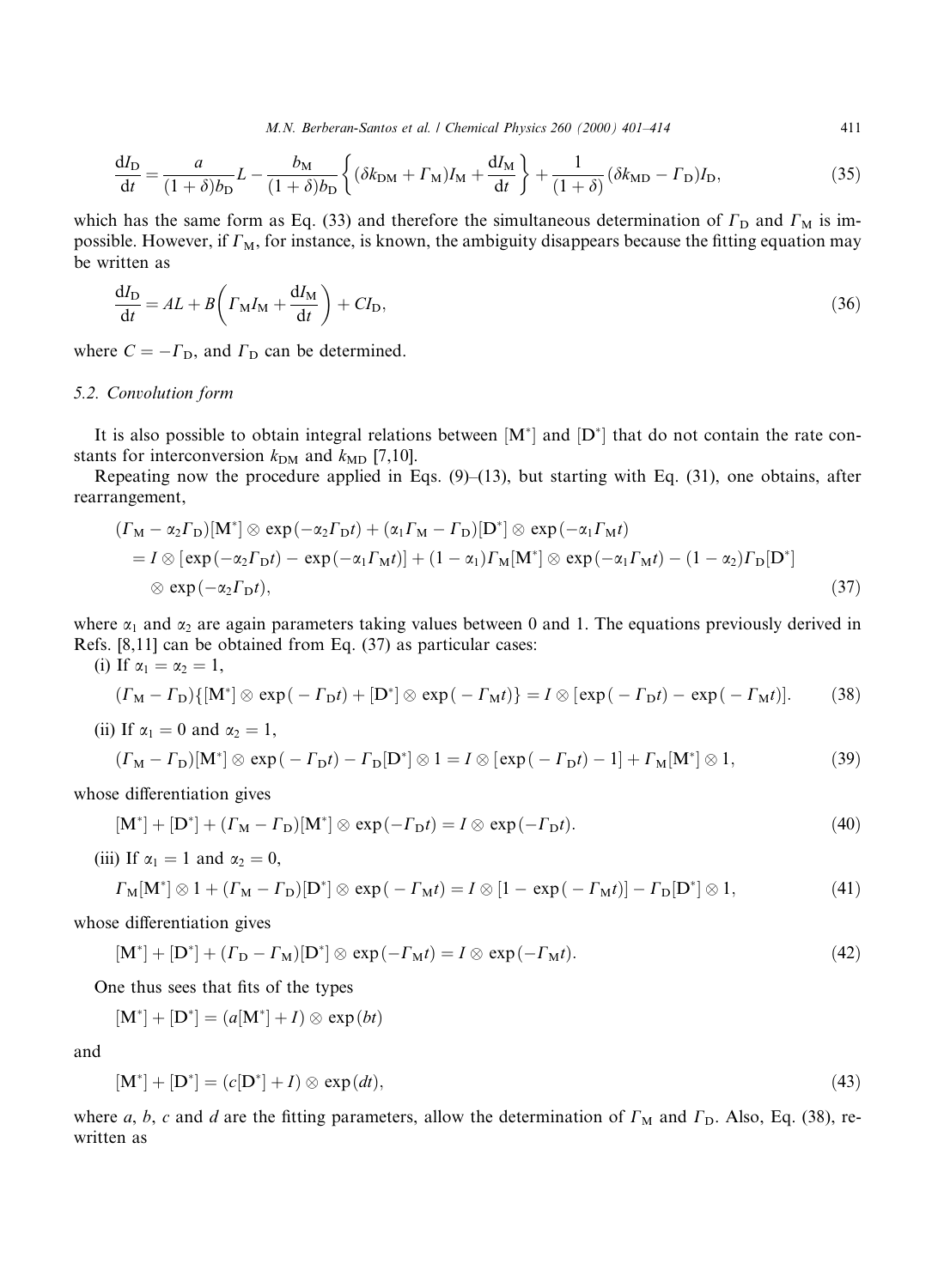412 M.N. Berberan-Santos et al. / Chemical Physics 260 (2000) 401-414

$$
[\mathbf{D}^*] \otimes \exp(-\Gamma_{\mathbf{M}}t) = aI \otimes [\exp(-\Gamma_{\mathbf{D}}t) - \exp(-\Gamma_{\mathbf{M}}t)] - [\mathbf{M}^*] \otimes \exp(-\Gamma_{\mathbf{D}}t) \quad a = \frac{1}{\Gamma_{\mathbf{M}} - \Gamma_{\mathbf{D}}} \tag{44}
$$

should allow the determination of  $\Gamma_{\text{D}}$ , provided  $\Gamma_{\text{M}}$  is known.

It is of interest to note that Eqs. (40) and (42) are particular cases of a more general relation obtained from the memberwise addition of Eq. (24) or Eq. (25), imposing the equality of the arguments of the two exponentials, and yielding

$$
[\mathbf{M}^*] + [\mathbf{D}^*] = I \otimes \exp(-\alpha t) + (\alpha - \Gamma_{\mathbf{M}})[\mathbf{M}^*] \otimes \exp(-\alpha t) + (\alpha - \Gamma_{\mathbf{D}})[\mathbf{D}^*] \otimes \exp(-\alpha t), \tag{45}
$$

where  $\alpha$ , common argument of the exponentials, is

$$
\alpha = \alpha_{\rm M} \Gamma_{\rm M} + \beta_{\rm DM} k_{\rm DM} = \alpha_{\rm D} \Gamma_{\rm D} + \beta_{\rm MD} k_{\rm MD}
$$
\n(46)

and  $\alpha_M$ ,  $\alpha_D$ ,  $\beta_{MD}$  and  $\beta_{DM}$  are parameters taking values between 0 and 1 (see Eq. (24)). Consideration of the same relations in terms of the single-photon timing observables  $(L, I<sub>M</sub>$  and  $I<sub>D</sub>)$  leads to the conclusions reached in Section 5.1. In fact,

$$
[\mathbf{M}^*] + (1+\delta)[\mathbf{D}^*] = aL \otimes \exp(-\alpha t) + (\alpha - \Gamma_{\mathbf{M}} + \delta k_{\mathbf{DM}})[\mathbf{M}^*] \otimes \exp(-\alpha t) + [(\alpha - \Gamma_{\mathbf{D}}) - \delta(\Gamma_{\mathbf{D}} + k_{\mathbf{MD}} - \alpha)][\mathbf{D}^*] \otimes \exp(-\alpha t)
$$
\n(47)

and if one attempts to fit I<sub>M</sub> and I<sub>D</sub> according to Eq. (43), the following correlations are obtained where  $\delta$  is usually unknown:

$$
\alpha = \Gamma_{\rm D} + \frac{\delta}{1 + \delta} k_{\rm MD},\tag{48}
$$

$$
\alpha = \Gamma_{\rm M} - \delta k_{\rm DM}.\tag{49}
$$

Simultaneous determination of  $\Gamma_{\text{M}}$  and  $\Gamma_{\text{D}}$  demands therefore that additional information be used, either from steady-state measurements or from other decays obtained at different concentrations (which is possible for intermolecular processes only). Nevertheless, if one of the parameters is known from experiment, the other can be evaluated using the above relations [8,11].

#### 6. Transient effects

The only case where Eq. (32) can be used for the simultaneous determination of  $\Gamma_{\text{D}}$  and  $\Gamma_{\text{M}}$  is when transient effects are present (i.e., the rate coefficient  $k_{DM}$  is time-dependent). In such a case, the general linear combination contains a time-dependent coefficient

$$
\frac{dI_D}{dt} = \frac{a}{(1+\delta)b_D}L - \frac{b_M}{(1+\delta)b_D} \left\{ (\delta k_{DM}(t) + \Gamma_M)I_M + \frac{dI_M}{dt} \right\} + \frac{1}{(1+\delta)} (\delta k_{MD} - \Gamma_D)I_D \tag{50}
$$

and is therefore of the form

$$
\frac{dI_D}{dt} = AL + B(t)I_M + CI_D + D\frac{dI_M}{dt}.\tag{51}
$$

In this situation only when the two time derivatives are appropriately weighted, does the time-dependence of coefficient B disappear, and Eq.  $(33)$ , with constant coefficients, is valid. Then, the fit with Eq.  $(33)$ automatically yields the  $\delta = 0$  solution.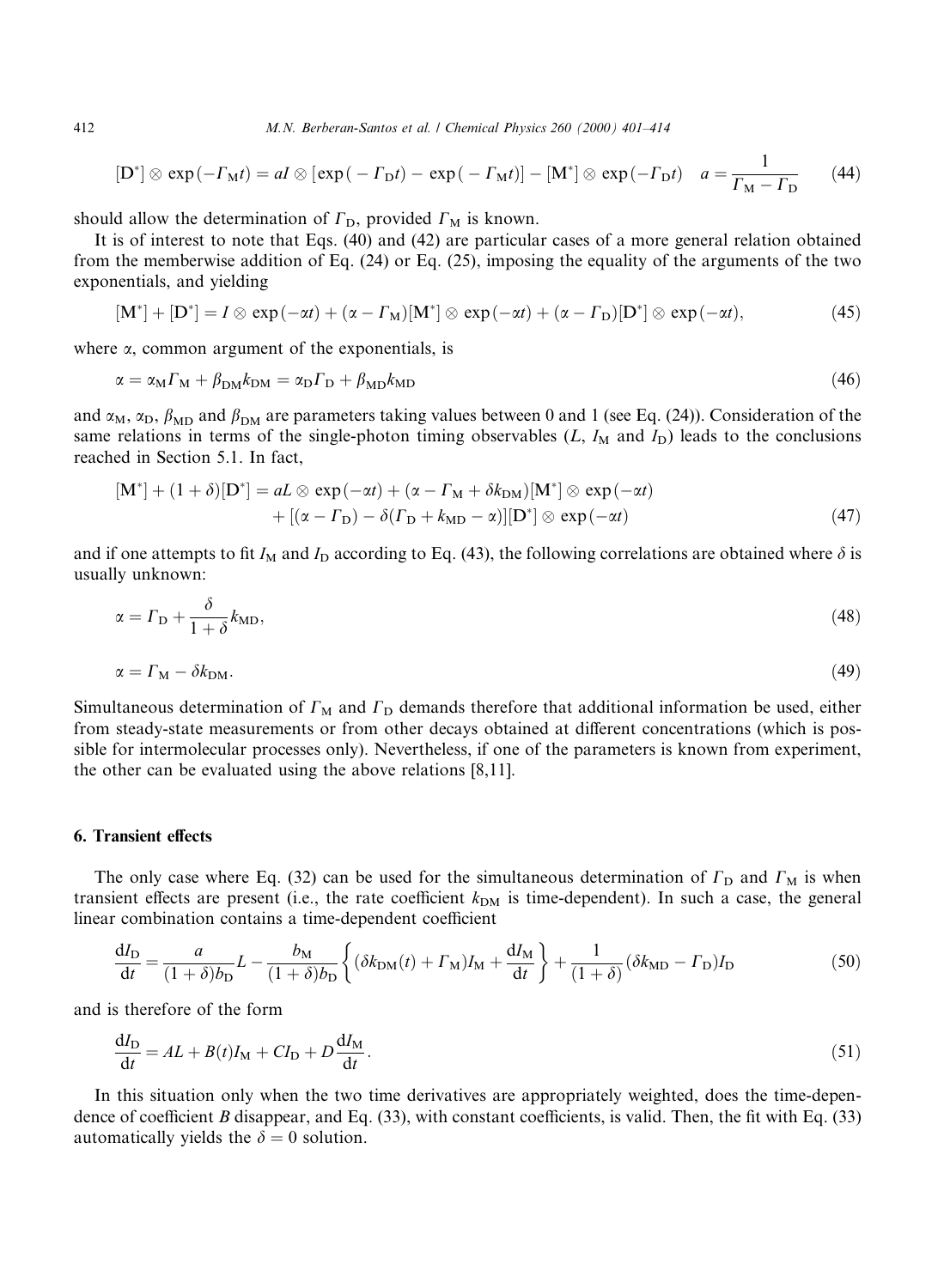| ranges of the parameters counted from the fit of simulated pyrene monomer and exemple weavy man Eq. (17) |                                     |              |                                     |             |        |  |  |  |
|----------------------------------------------------------------------------------------------------------|-------------------------------------|--------------|-------------------------------------|-------------|--------|--|--|--|
| <i>D</i> (nm <sup>2</sup> ns <sup>-1</sup> )                                                             | $\Gamma_{\rm M}$ (ns <sup>-1)</sup> | Bias $(\% )$ | $\Gamma_{\rm D}$ (ns <sup>-1)</sup> | Bias $(\%)$ | $\sim$ |  |  |  |
| $10^{-2}$                                                                                                | $3.0 \times 10^{-3}$                | 30           | $1.7 \times 10^{-3}$                |             | .      |  |  |  |
| $10^{-3}$                                                                                                | $2.3 \times 10^{-3}$                |              | $1.6 \times 10^{-3}$                |             |        |  |  |  |

Table 2 Values of the parameters obtained from the fit of simulated pyrene monomer and excimer decays with Eq. (47)

The same conclusion is valid for an analysis carried out according to the linear integral method or according to the convolution relations. Considering Eq. (47) for instance, it is seen that for  $\delta \neq 0$  a timedependent coefficient arises. But a fit using constant coefficients automatically ensures that  $\delta = 0$ .

The above considerations imply that if a significant time-dependence of  $k_{DM}$  exists, the deviations between fitting function and experimental decay will be important for  $\delta \neq 0$  and the solution for  $\delta = 0$  is obtained. Indeed, simulated decay curves for irreversible monomer-excimer kinetics show that the simultaneous recovery of both parameters ( $\Gamma_M$  and  $\Gamma_D$ ) is strongly dependent on the magnitude of the transient term. In most of the cases of excimer formation in nonviscous solvents the importance of the transient effect is minor and only visible for the initial times of decay so that  $\Gamma_M$  and  $\Gamma_D$  cannot be obtained simultaneously. Analysis of simulated data was carried out in order to quantify this aspect. Monomer and excimer decay curves with added synthetic noise were simulated as before [7], using the mechanism previously proposed for excimer formation  $[8,11]$ , where diffusion is described by the Smoluchowski equation and the effect of reversibility (excimer dissociation during its lifetime) is negligible. The curves were simulated with  $\Gamma_M = 2.25 \times 10^6 \text{ s}^{-1}$  and  $\Gamma_D = 1.55 \times 10^7 \text{ s}^{-1}$ , a pyrene concentration of  $5 \times 10^{-2}$  M, and diffusion coefficients of either  $D = 10^{-2}$  nm<sup>2</sup> ns<sup>-1</sup> or  $D = 10^{-3}$  nm<sup>2</sup> ns<sup>-1</sup>. After convolution with an experimental excitation profile, Poisson noise was added [7] and the curves were analysed with Eq. (47). Some results are presented in Table 2. For the higher diffusion coefficient ( $D = 10^{-2}$  nm<sup>2</sup> ns<sup>-1</sup>) the time dependence of  $k_{DM}$  is not important enough to force a fit with  $\delta = 0$  and the precision of parameter recovery is poor. On the other hand, for the curves simulated with the smaller coefficient ( $D = 10^{-3}$  nm<sup>2</sup> ns<sup>-1</sup>), diffusion of the pyrene molecules is slower and the transient effects are large enough to force  $\delta = 0$  in Eq. (47). In this case it is possible to recover the  $\Gamma_{\text{M}}$  and  $\Gamma_{\text{D}}$  parameters with good precision, without assumptions as to the nature of  $k_{DM}$  and  $k_{MD}$ .

Molski and Boens [15] have given theoretical support to the method of recovery proposed by Berberan-Santos et al. [8,11] for  $\Gamma_{\rm M}$  and  $\Gamma_{\rm D}$ . In this section we showed the explicit effect of this aspect on the fit, and examined realistic cases to determine the extent to which transient effects must exist for the recovery to be effective.

# 7. Conclusions

A new linear method for the determination of the rate coefficients of ground and excited-state complex first-order (or pseudo-first-order) mechanisms was presented and applied to simulated data. Nonlinear methods based on convolution kinetics were also developed, and the general Eq. (16) were obtained. Excited-state kinetics, where concentrations are usually known only up to a constant factor, was discussed in detail, in connection with monomer-excimer kinetics. In particular, explicit relations between parameters (parameter correlation) were obtained and discussed. Removal of this correlation through the influence of transient effects was also quantitatively discussed.

# References

[2] J.I. Steinfeld, J.S. Francisco, W.L. Hase, Chemical Kinetics and Dynamics, second ed., Prentice-Hall, New Jersey, 1999.

<sup>[1]</sup> K.J. Laidler, Chemical Kinetics, third ed., Harper and Row, New York, 1987.